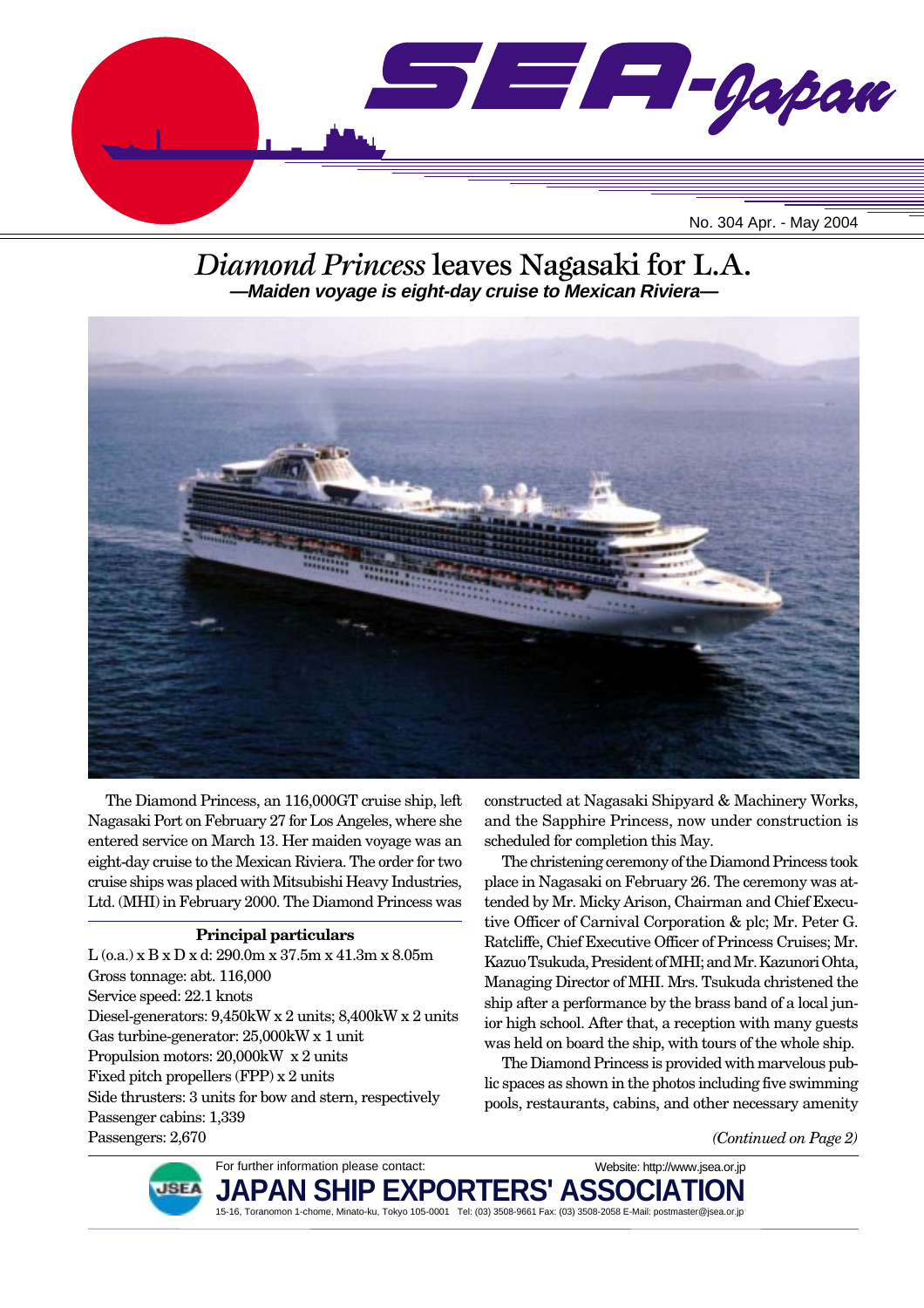## **Diamond Princess Presents Gorgeous Voyage**





*Entrance (above) Italian restaurant (above right) Cabin A (right) Gym (left) Theater (below)*







*(Continued from page 1)*

facilities for the voyage, which are all arranged to produce a comfortable environment. To ensure a comfortable cruise, the ship employs the electric motor-drive propulsion system with the combined power source of a gas turbine and low emission type diesel engines. High output but low noise and vibration are achieved.

Exhaust gas and various wastes on board the ship are disposed of by a flue gas treatment system, waste water treatment equipment based on next-generation bio technology, and other facilities. The large volume of waste is completely treated on board the ship without discharging into the sea.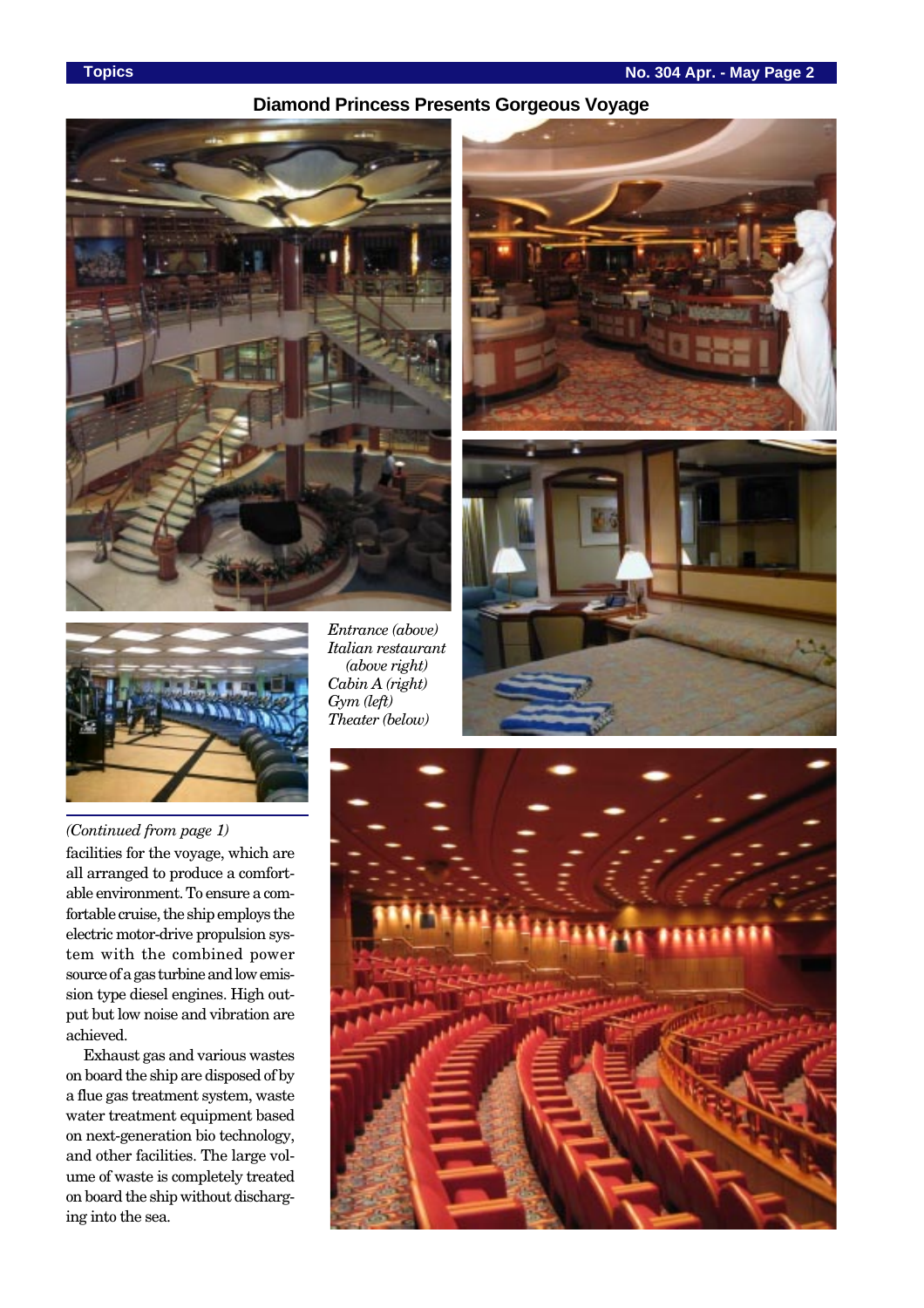### **Topics No. 304 Apr. - May Page 3**

# MHI completes 35,000m3 Multi-Purpose LPG Carrier, Berlian Ekuator

Mitsubishi Heavy Industries, Ltd. (MHI) completed construction of the LPG carrier, *Berlian Ekuator*, at the Nagasaki Shipyard & Machinery Works and delivered the vessel to Rolling Hills Maritima S. A. on 29 January, 2004.

The *Berlian Ekuator* is a multipurpose gas carrier with independent prismatic tanks and can carry propane, butane, propylene, butadiene,

Sanoyas Hishino Meisho Corp. has completed the Panamax bulk carrier, *Navios Hyperion* (HN: 1208) on 10 February, 2004, for Mi-Das Line S. A. of Panama at the Mizushima Works and Shipyard. The carrier is the 17th 75,500DWT type Panamax bulker developed by Sanoyas.

The *Navios Hyperion* has seven cargo holds, and the living quarters and engine room are located aft. The cargo holds are the top side tank and hopper bottom type to facilitate bulk cargo handling.

The hatch covers are the side rolling type, and opening and closing are

# SHI-ME delivers 76,000 MTDW Panamax Bulk Carrier, Atlantic Breeze

Sumitomo Heavy Industries Marine & Engineering Co., Ltd. (SHI-ME) delivered a 76,000 MTDW Panamax Bulk Carrier, *Atlantic Breeze*, to Alice Shipping UK Limited, at the Yokosuka Shipyard on 25 March, 2004.

The vessel has seven cargo holds and seven cargo hatches suitable for carrying dry bulk cargoes, such as coal, iron ore and grain. The hull form is optimized to achieve both large deadweight and high propulsive efficiency. The Sumitomo Stern System (SILD, NBS propeller and HLES rudanhydrous ammonia, butylene and VCM. The cargo tanks are designed for the minimum temperature of -50°C and two kinds of refrigerated cargoes can be simultaneously handled and carried. For good efficiency in cargo handling, six sets of main cargo pumps and two sets of booster pumps are provided. Furthermore, two sets of deck tanks and deck fans for each cargo tank are provided to shorten gas displacement time.

Principal particulars

 $L$  (o.a.)  $x L$  (b.p.)  $x B x D x d$ : 169.9m  $x$ 162.0m x 27.4m x 18.2m x 11.125

DWT/GT: 26,776t/22,209t Cargo tank type: Prismatic indepen-

# Sanoyas completes Panamax bulker, Navios Hyperion



achieved by chain drives with hydraulic motors. The main engine uses a low speed, long-stroke, and 2-cycle diesel

der) saves fuel consumption and improves maneuverability.

The hull structure is designed in compliance with classification requirements for the Safe Hull notation. A water ingress detection and alarm system for cargo holds further enhances safety of the vessel.

Water ballast tanks are heavily coated with epoxy based paint with

backup anodes for corrosion protection. A fully automated ballast system is provided for efficient handling of water ballast. The system is monitored and controlled remotely from the accommodation quarters.



dent tank (Type A) No. of tanks: 3 Cargo tank capacity: 35,437m3 Main engine: Mitsubishi 7UEC50LSII x 1 unit Speed, service: 16.45kt Classification: NK

engine to rotate the large diameter propeller for fuel saving. Principal particulars  $L$  (o.a.) x  $L$  (b.p.) x  $B$  x  $D$  x d: 225.00m x 217.00m x 32.26m x 19.30m x 13.994m DWT/GT: 75,707mt/38,871t Cargo hold capacity: 89,250m<sup>3</sup> (grain) Classification: NK Complement: 25 Speed, service: about 14,5kt Main engine: MAN B&W 7S50MC-C diesel x 1 unit MCR: 12,200ps

Principal Particulars L (o.a.) x B x D x d: 225m x 32.26m x 19.30m x 14.00m DWT/GT: 76,200t/39,800t Cargo capacity: 90,600m3 Main engine: Mitsui MAN B&W 7S50MC-C Service speed: 14.5kt Complement: 28 Classification: ABS, ACCU, SH

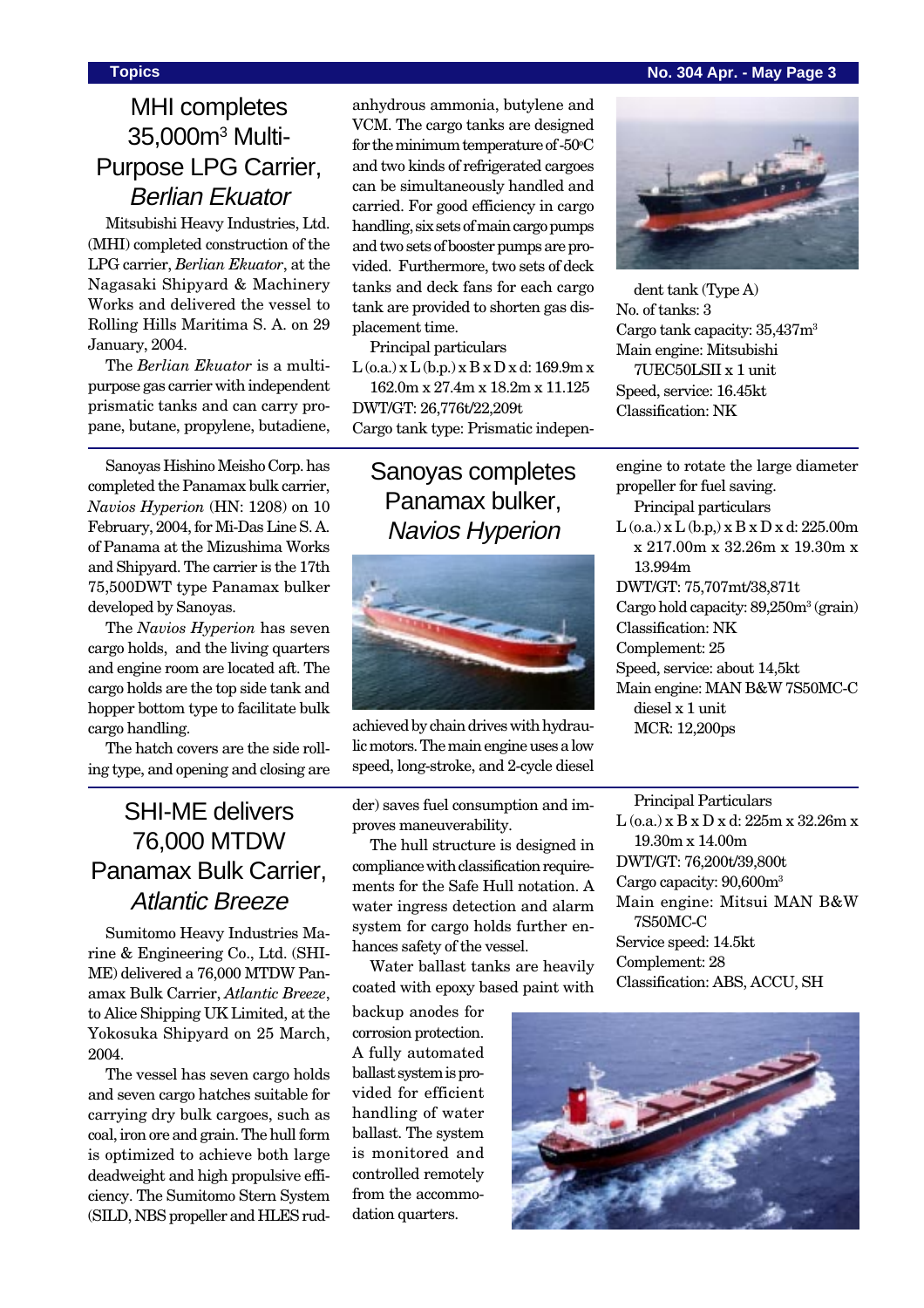## SKD completes 32,762-DWT bulker, Federal Kushiro

Wealth Line Inc. of Panama has taken a delivery of the 32,762DWT bulk carrier, *Federal Kushiro*, at the Onishi Works of Shin Kurushima Dockyard Co., Ltd. (SKD). The bulk carrier is designed with the maximum hull form permitted to navigate through the Saint Lawrence Seaway. Before designing the ship, SKD had observed the depth conditions and dangerous parts of the seaway to maximize the ship dimensions and ensure safe navigation. The observations were made through the courtesy of FEDNAV LTD., the operator of the ship.

The new design allows the ship to navigate with the largest load ever in the shallow seaway. The six cargo hold arrangement is well balanced for efficiently loading grain, ore, steel materials, packaged lumber, and other cargoes. The ship design also complies with dangerous goods requirements. All holds are permitted to load coal, and Nos. 1 through 5 holds can load ammonium nitrate. Three electro-hydraulic deck cranes are installed, and the hatch covers are the end-folding type driven by hydraulic cylinders. Thus cargo handling can be achieved efficiently. A bridge console

> and bow thruster are provided, and ship maneuvering is achieved in real time at the wheelhouse. These features increase safe ship operation within the shallow and dangerous areas in the river



Mitsui Engineering & Shipbuilding Co., Ltd. (MES) acquired the authentication of "CS1 System", a new system for LNG (Liquefied Natural Gas) carrier from its licensor, Gaz Transport & Technigas (GTT in France) and relevant four classification societies, the Lloyd's Register of Shipping (LR in UK), Bureau Veritas (BV in France), American Bureau of Shipping (ABS in USA), and Nippon Kaiji Kyokai (NK in Japan).

This is the first authentication as a Japanese shipyard, and MES will be the second authenticated shipyard worldwide following Chantier d'Atlantique (France) where the first LNG Carrier of CS1 System is now being built.

CS1 System is a new method of membrane type LNG ship developed by GTT to achieve low cost construction and size enlargement of LNG carriers, which combines merits of both of the conventional system "Gaz Transport (GT) No.96" and

# MES obtained authentication of CS1, new system for LNG carrier

"Technigas (TG) Mark III".

In this system, the invar steel of the GT system is adopted for the first insulation wall and the Triplex of the TG system method is adopted on the second insulation wall. Since the Triplex is a bonded structure, the first and second walls can be constructed in the shop as one unit, which enables the shortening of the construction period. Moreover, the adoption of the polyurethane foam for the heat insulation enables a thinner insulation part, compared with the insulation box of GT system, which eventually can increase the cargo tank capacity.

MES, after establishing the construction technologies for GT system Membrane Type LNG carrier, now has the construction and delivery and ports.

The main engine and diesel electric generators satisfy the requirements for international restrictions of waste gas emission with decreased NOx emissions, and at the same time fuel consumption is lowered. Ecoawareness is fully taken into account. Moreover, to cope with new regulations required for bulk carriers, a water ingress alarm system for the bow section and cargo holds and remotely controlled water discharge system for the bow section are provided for improved ship safety.

Principal particulars

 $L$  (o.a.) x  $L$  (b.p.) x  $B$  x  $D$  x d: 190.43m x 181.00m x 23.60m x 15.20m x 10.65m DWT/GT: 32,762t/19,223t Main engine: 6UEC52LA MCR: 7,080 kW x 133min-1 NOR: 6,372 kW x 128min-1

Speed, service: 14.4kt

Complement: 25

Classification: ABS

Completion: Feb. 4, 2004

record of Membrane Type LNG carrier of such system, one in 2002 and 2004 respectively and the third one is being is now under construction. In addition, MES has already the delivery record of ten MOSS type LNG carriers.

By newly acquiring the authentication of CS1 system for Membrane type LNG carrier, MES has now established a construction system of building three types of LNG carriers, and is committed to promote a sales activity in positive and flexible manners in the LNG carrier market where an enlargement of ship size is foreseen.



CS1 System Mock-Up Tank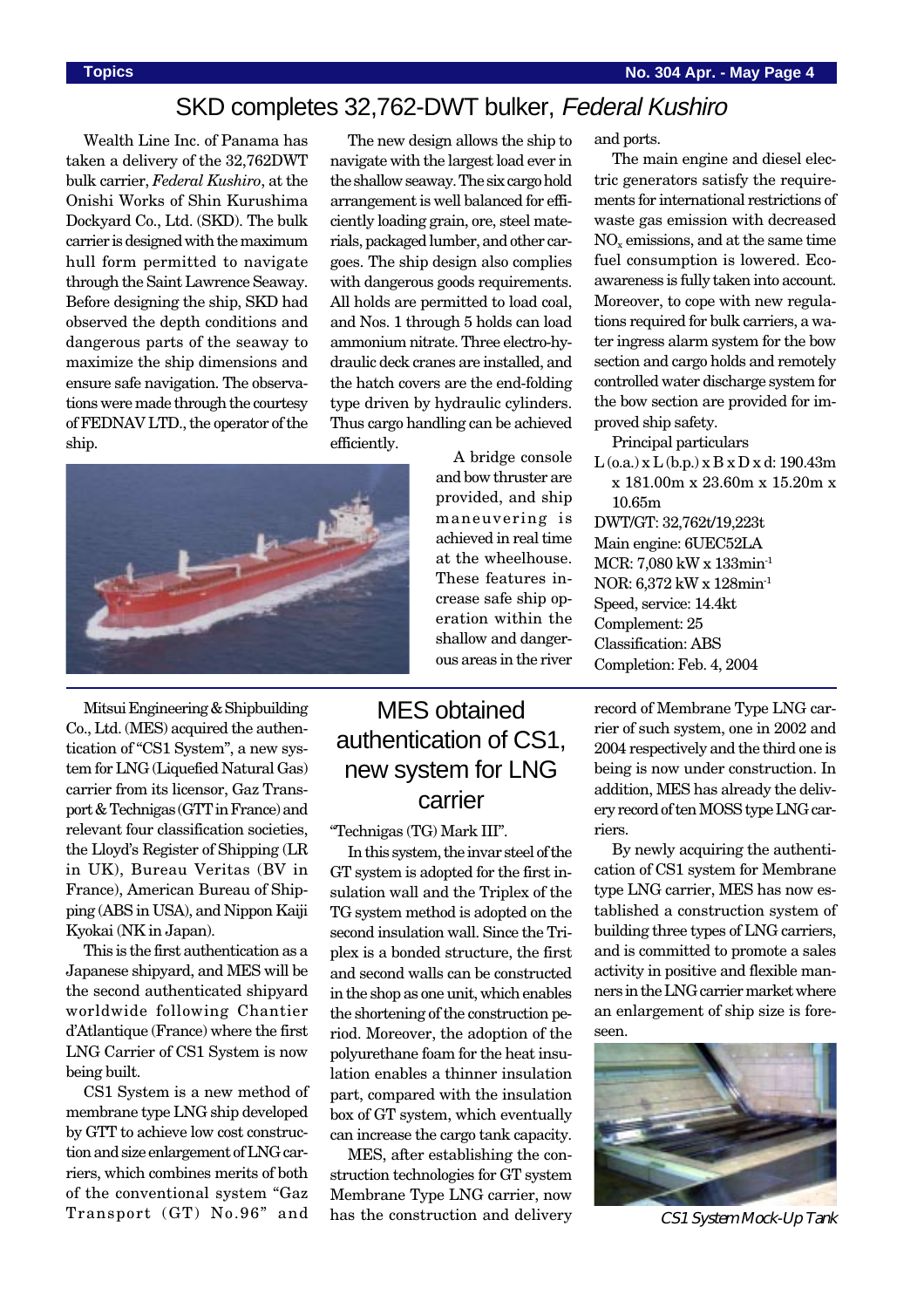### **Industry News in Brief No. 304 Apr. - May Page 5**

# TSC establishes design criteria for wheelhouse

Tsuneishi Shipbuilding Co., Ltd. (TSC) has newly established its own design criteria for the wheelhouse in which safe ship operation must be ensured. The criteria are first applied to the CAMSAMAX bulk carrier scheduled for launching in 2004. The company will continue to apply the design criteria to ships to be built at its shipyards.

TSC has continued to study functions of the wheelhouse where the crew conducts their tasks for a long time, which relate to navigational watch conditions, working environment, livability, and operability of ship-maneuvering equipment. The company has also invited an architect as a consultant to provide consideration of human engineering for the total wheelhouse design.

New design criteria include the following features:

(1) Provision of wide view using large glass windows

The 19th Posidonia 2004 (The International Shipping Exhibition) will take place at the Piraeus Exhibition Centre in Piraeus five days from June 7 through 11. This event is organised by the Posidonia Exhibitions SA and sponsored by the Greek Ministry of Mercantile Marine, Union of Greek Shipowners, etc. and organizations related to the maritime industry.

The Japan Ship Exporters' Association consisting of 11 Japanese shipbuilders will participate in the exhibition with the financial support of The Nippon Foundation and in cooperation with The Shipbuilders' Association of Japan. JSEA, The Cooperative Association of Japan Shipbuilders, and the Nippon Kaiji Kyokai coexhibitors, will use a  $261m^2$  exhibition area where Japanese shipbuilding technology will be presented. Particular ship hull forms and newly developed ship designs will be introduced with the plasma vision system and other displays.

The windows at the front and at both sides of the bridge use glass windows wider than those used for previous ships, by which blind spots have been reduced, ensuring safe navigation.



The steering unit is built in the bridge console, and the radar and console are also unitized. This arrangement increases operability in steering and maneuvering tasks.

(3) Improved working environment by color scheme

Based on the architect advice, the color arrangement inside the wheelhouse has greatly been improved in livability. Flooring and curtains are coordinated on the blue color basis. The ceiling and walls use rather dark

## JSEA participates in Posidonia 2004

### **Shipbuilders:**

IHI Marine United Inc. Imabari Shipbuilding Co., Ltd. Kawasaki Shipbuilding Corporation Mitsubishi Heavy Industries, Ltd.

color than the others to provide calm

environment for alleviation of fatigue. Moreover, important navigational equipment including the bridge console, radio console, radar, and navigational meters are coated with blue color to easily identify navigational equipment and give adequate attention to the crew.

(4) Rubber mat used on the floor to reduce fatigue

The rubber mat is used on the flooring of the wheelhouse to reduce fatigue by non-slip and cushion effects.

Mitsui Engineering & Shipbuilding Co., Ltd.

Namura Shipbuilding Co., Ltd. Oshima Shipbuilding Co., Ltd. Sanoyas Hishino Meisho Corporation Shin Kurushima Dockyard Co., Ltd. Sumitomo Heavy Industries, Ltd. Universal Shipbuilding Corporation